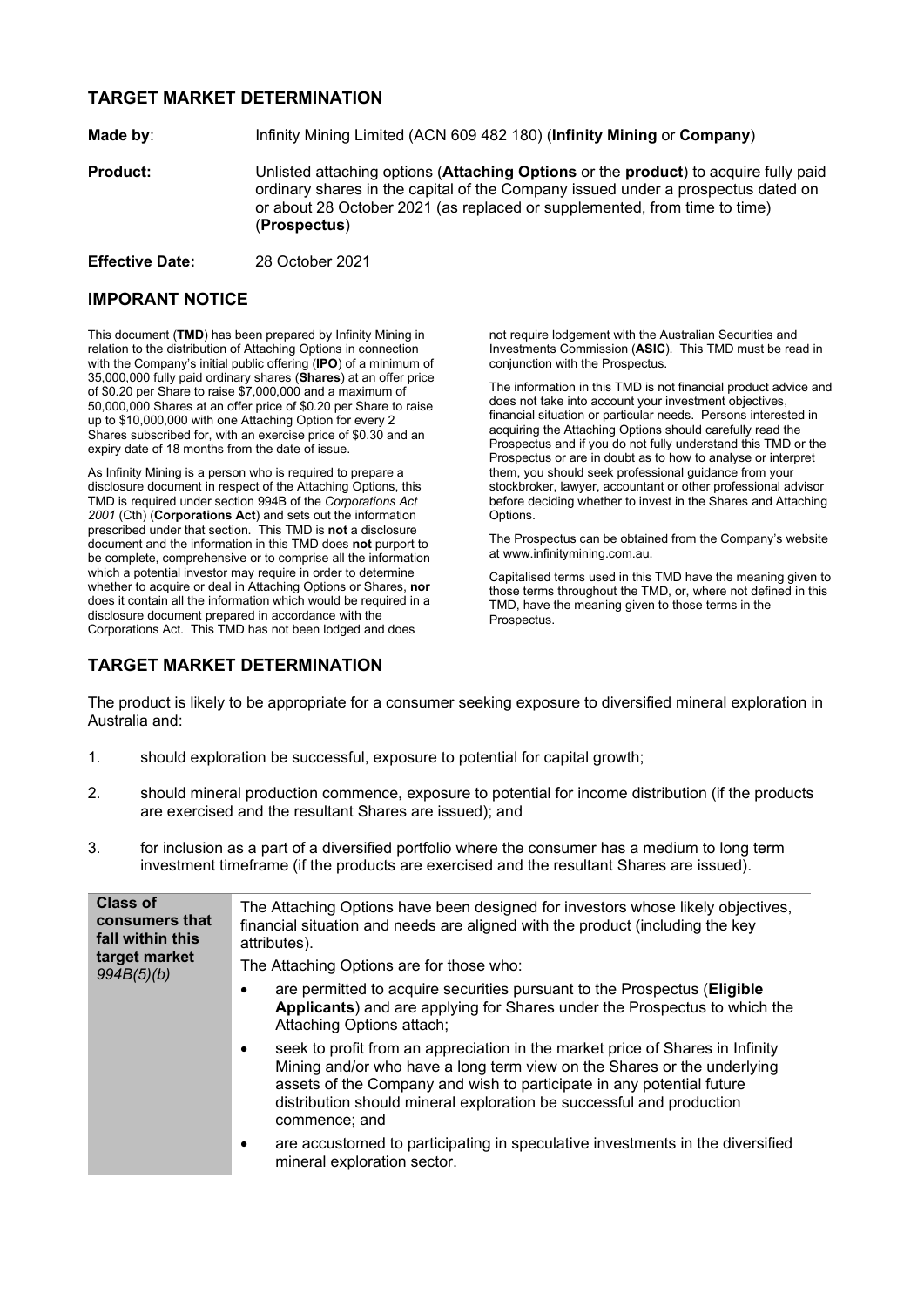|                                               | The Attaching Options are issued only to Applicants under the IPO and<br>consequently have been designed for consumers who:                                                                                                                                                                                                                                                                                                                                                                       |
|-----------------------------------------------|---------------------------------------------------------------------------------------------------------------------------------------------------------------------------------------------------------------------------------------------------------------------------------------------------------------------------------------------------------------------------------------------------------------------------------------------------------------------------------------------------|
|                                               | will acquire Shares under the IPO;<br>$\bullet$                                                                                                                                                                                                                                                                                                                                                                                                                                                   |
|                                               | have the financial ability to consider the economic risk of the exercise of the<br>$\bullet$<br>Attaching Options;                                                                                                                                                                                                                                                                                                                                                                                |
|                                               | given the speculative nature of the Shares and Attaching Options, have<br>$\bullet$<br>adequate means to provide for their current needs and to withstand a loss of<br>the entire investment of their Shares or Attaching Options;                                                                                                                                                                                                                                                                |
|                                               | have such knowledge and experience in financial and business matters that<br>$\bullet$<br>they are capable of evaluating the merits and risks of exercising the<br>Attaching Options; and                                                                                                                                                                                                                                                                                                         |
|                                               | have determined that the Shares and Attaching Options are a suitable<br>$\bullet$<br>investment.                                                                                                                                                                                                                                                                                                                                                                                                  |
|                                               | The key product attributes of the Attaching Options are described in the<br>Prospectus and in summary are:                                                                                                                                                                                                                                                                                                                                                                                        |
|                                               | the holders of Attaching Options will be entitled to one Share upon exercise<br>$\bullet$<br>of each Option;                                                                                                                                                                                                                                                                                                                                                                                      |
|                                               | the Attaching Options will be issued for nil consideration and are exercisable<br>$\bullet$<br>at \$0.30 per Attaching Option with an expiry date of 18 months from the date<br>of issue; and                                                                                                                                                                                                                                                                                                     |
|                                               | a maximum of 25,000,000 Attaching Options will be issued under the IPO.<br>٠                                                                                                                                                                                                                                                                                                                                                                                                                      |
| <b>Excluded class</b>                         | The Attaching Options have not been designed for retail individuals who:                                                                                                                                                                                                                                                                                                                                                                                                                          |
| of consumers<br>994B(5)(b)                    | require an income stream from their investment;<br>$\bullet$                                                                                                                                                                                                                                                                                                                                                                                                                                      |
|                                               | do not ordinarily invest in speculative investments in the diversified mineral<br>$\bullet$<br>exploration sector;                                                                                                                                                                                                                                                                                                                                                                                |
|                                               | are resident outside of Australia; and/or<br>$\bullet$                                                                                                                                                                                                                                                                                                                                                                                                                                            |
|                                               | are not Applicants under the IPO.<br>$\bullet$                                                                                                                                                                                                                                                                                                                                                                                                                                                    |
| <b>Conditions and</b>                         | The key restrictions on distribution of Attaching Options are:                                                                                                                                                                                                                                                                                                                                                                                                                                    |
| restrictions on<br>distribution<br>994B(5)(c) | a consumer may only receive an Attaching Option if that person has applied<br>$\bullet$<br>for Shares under the IPO pursuant to the Prospectus (the Corporations Act<br>requires that securities to be issued under the IPO must be in response to<br>an application form which the Company has reasonable grounds to believe<br>was included in or accompanied by the Prospectus) in which case the<br>consumer will only receive one Attaching Option for every 2 Shares<br>subscribed for; and |
|                                               | a consumer may not directly apply for Attaching Options.                                                                                                                                                                                                                                                                                                                                                                                                                                          |
|                                               | Given that the Attaching Options are issued on the basis of the subscription for<br>Shares under the Prospectus, and the fact that whilst the Prospectus is broadly<br>available it is likely the case that only the consumers in the target market (those<br>who have received or obtained the Prospectus) will acquire Attaching Options.                                                                                                                                                       |
| <b>Review Triggers</b><br>994B(5)(d)          | The Company will review this TMD where any event or circumstance has arisen<br>that would suggest this TMD is no longer appropriate (Review Trigger). This may<br>include (but is not limited to):                                                                                                                                                                                                                                                                                                |
|                                               | where ASIC raises concerns with the Company regarding the adequacy of<br>$\bullet$<br>the design or distribution of the Attaching Options or this TMD;                                                                                                                                                                                                                                                                                                                                            |
|                                               | an unreasonable number of consumer complaints or feedback from those<br>$\bullet$<br>who distribute or acquire the product;                                                                                                                                                                                                                                                                                                                                                                       |
|                                               | where any distributor (for example a lead manager or a broker) identifies or<br>$\bullet$<br>receives significant or material feedback from a number of consumers that<br>suggests that the Attaching Options are not the kinds of product that the<br>consumer is accustomed to investing in, such that it is apparent that this<br>TMD is no longer appropriate; and                                                                                                                            |